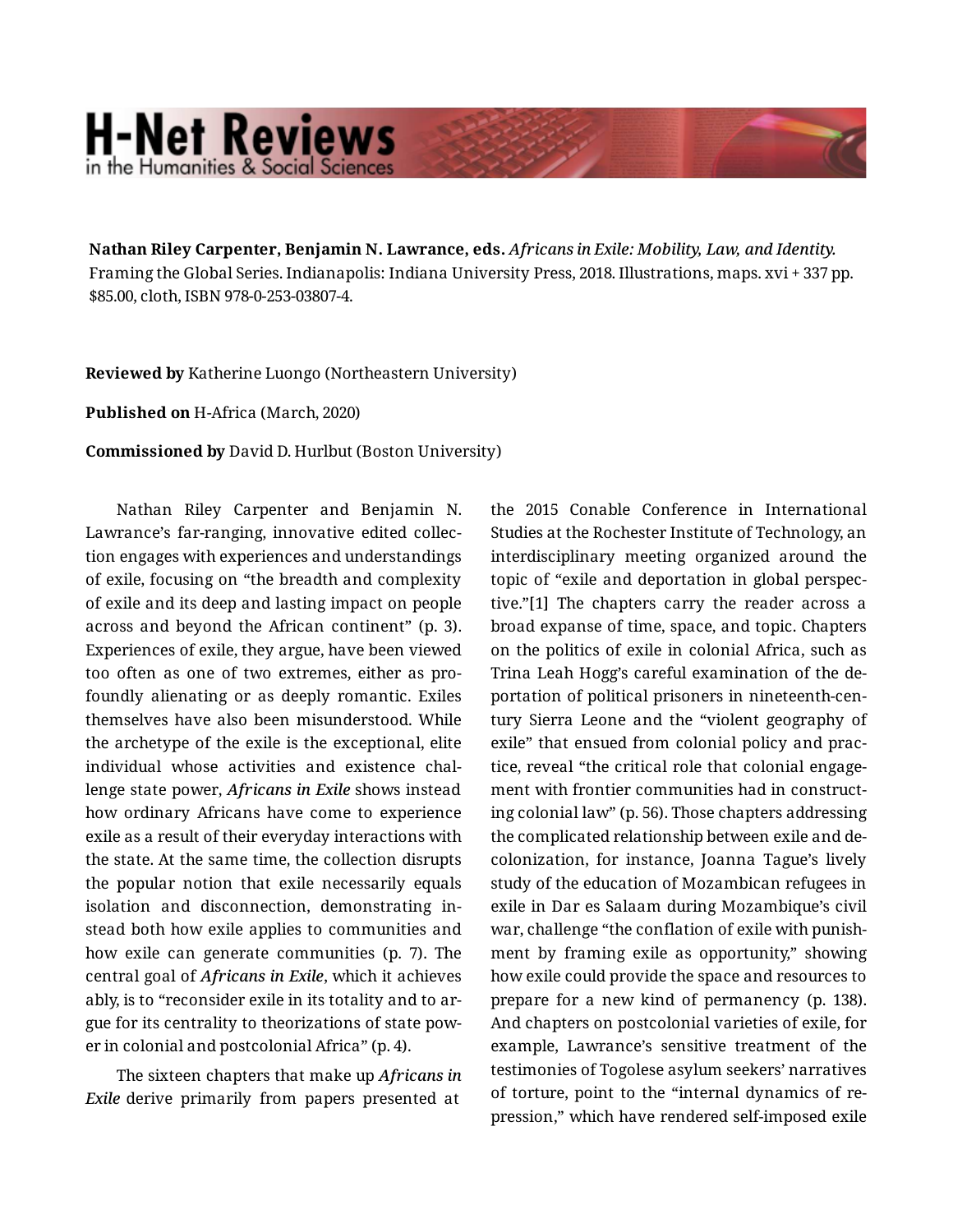the only option for countless contemporary Africans (p. 288).

While the chapters thus address a remarkable diversity of people, places, and periods, they are nonetheless united by their interest in the political purposes of exile and in the centrality of exile to "any account of state power or critical rereading of colonial and postcolonial oppression" (p. 4). They also share a strong focus on how exile "was as much a state of mind as it was a physical situa‐ tion" and lend careful attention to how exiled peo‐ ple have exerted agency within what is typically regarded to be a fundamentally disempowering experience (p. 7). Whether addressing Africans who experienced exile as a punitive measure—as something done *to* them—or those who experi‐ enced exile as a voluntary condition, the chapters show how people have been able to take owner‐ ship of their circumstances.

The organization of the chapters into three, roughly equal, methodologically oriented sections lends further cohesiveness to the collection over‐ all. Part 1, "The Legal World of Exile," brings togeth‐ er a series of chapters that explore the legalities, and *illegalities*, of exile (p. 15). Whether writing on colonial Sierra Leone, Kenya, Senegal, Côte d'Ivoire, or Benin, here the authors trace the legal genealogies of exile, questioning how "exile is a particular form of coercive power" and highlight‐ ing the ways "the historiography of colonial law and its application is deeply contested" (p. 16). Part 2, "Geographies of Exile," takes on the roles of space and place in shaping the experience of exile. Examining nationalist and activist communities on the continent *and* those in European capitals, the authors show how while "political exile was a sentence, it also served as a form of resistance" (p. 20). But at the same time, these chapters illustrate how exile was not simply expressed in "political rhetoric" but productive of "affective states" that such political speech could not, or would not, cap‐ ture (p. 18). Part 3, "Remembering and Performing Exile," asks how exiled subjects experienced their

displacement. The chapters engage with the ways modalities of memory and expressive repertoires have shaped both the experience of exile and its retellings. They examine how exiled subjects "per‐ formed" (and remembered) the experience of dis‐ placement, either through artistic expressions, such as songs or poetry, or according to institution‐ al or organizational demands. Overall, its rich ar‐ ray of subject matter organized by a clear themat‐ ic structure and a set of common questions makes *Africans in Exile* easily accessible as a whole, by section, or on a chapter-by-chapter basis.

*Africans in Exile* also makes a bold and useful methodological claim: the "diversity of exiles' ex‐ periences across the continent can be recovered and interpreted as an 'archive'" (p. 4). The diversity of sources and voices that make up this "archive of African exile," Carpenter and Lawrance assert, "speaks to the lived experiences of persecution in an increasingly globalized mobile, migratory age" (p. 8). Recognizing that state archives often stop short of, or shortly after, independence, this for‐ mulation of exile-as-archive takes up the problem faced by many scholars of postcolonial Africa: how to push beyond state archives, "*the* archive," both to conceptualize what counts as an "archive" more broadly and to locate fresh, rich sources through which to interrogate Africa's past and present. *Africans in Exile* demonstrates that the "archive of exile emerges in the public sphere: in newspapers, in popular song and poetry, in televi‐ sion and online" (p. 12).

Overall, *Africans in Exile* provides an abun‐ dance of well-researched, engaging studies that complicate the notion of exile and push the bound‐ aries of the archive in ways that will be particular‐ ly useful to scholars of colonial Africa aiming to problematize how "both law and violence were at the heart of colonial rule" and scholars of post‐ colonial Africa seeking to interrogate how "co‐ erced displacement" has emerged as a "defining feature of the modern era" (pp. 18, 23).

Note

2